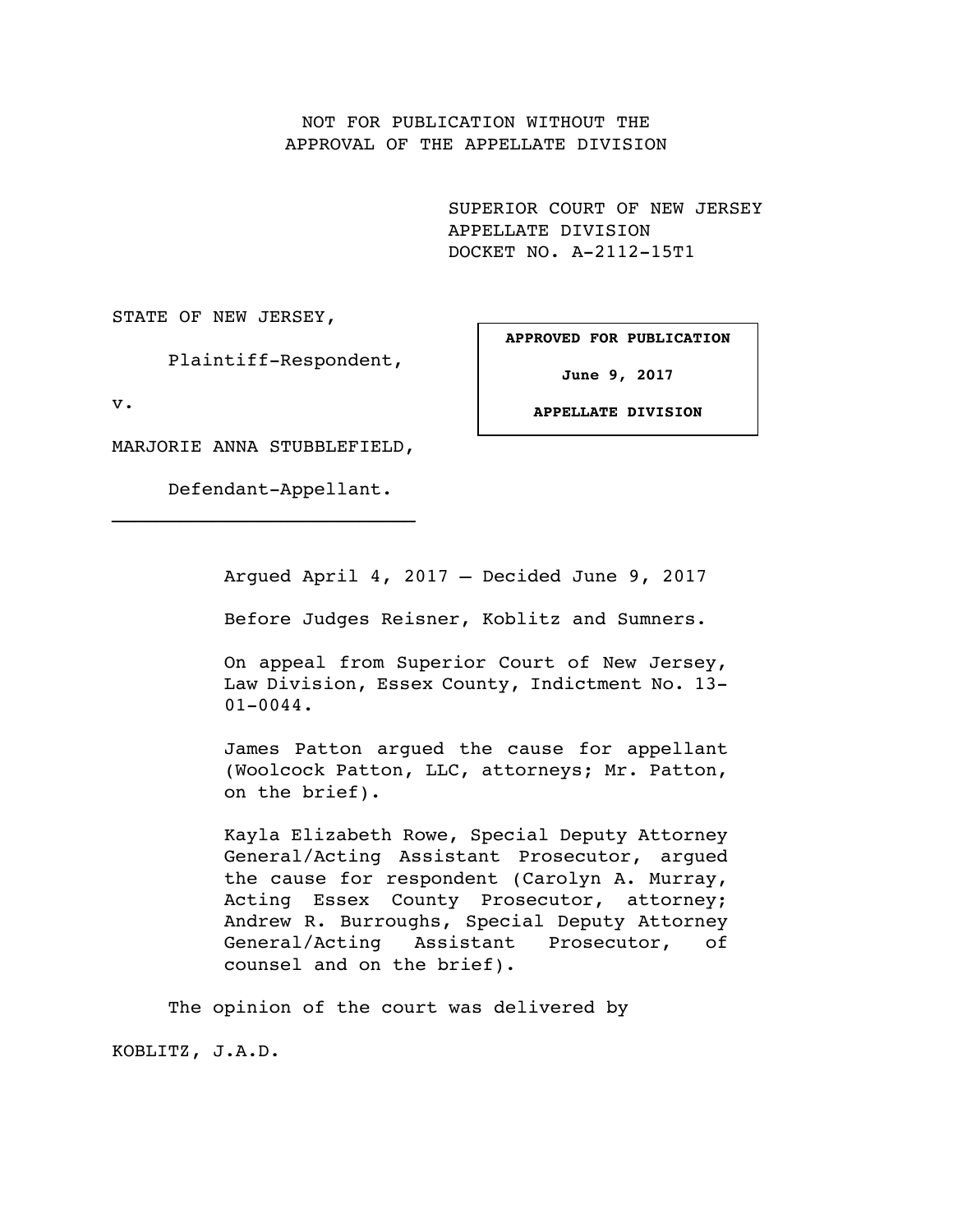Defendant Marjorie Anna Stubblefield appeals from the jury verdict convicting her of two counts of first-degree aggravated sexual assault of a physically impaired young man,  $D.J.J.$ , who the State alleged was mentally incapacitated,  $N.J.S.A.$  2C:14-2(a)(7). The court sentenced defendant to two concurrent twelve-year prison terms, each with an 85% parole ineligibility period, pursuant to the No Early Release Act, N.J.S.A. 2C:43-7.2. Defendant was also sentenced to lifetime parole supervision. Defendant argues that she was unable to fully present her consent defense given the restrictive rulings of the trial court. We agree and reverse and remand for a new trial.

The trial testimony reveals the following facts. Defendant was a professor and department chair at Rutgers University. D.J.'s brother, John, was a student in one of defendant's classes. During the class, defendant showed a movie demonstrating facilitated communication (FC), a controversial aid for the severely disabled, where the facilitator enables communication through physical assistance, such as supporting the arm of the individual to allow him or her to push a button. Whether the communication is the product of the facilitator or the disabled person may be unclear to the lay observer. Defendant was a believer in the process,

 $1$  Initials and pseudonyms are used to protect the privacy of the victim. R. 1:38-3(c)(12).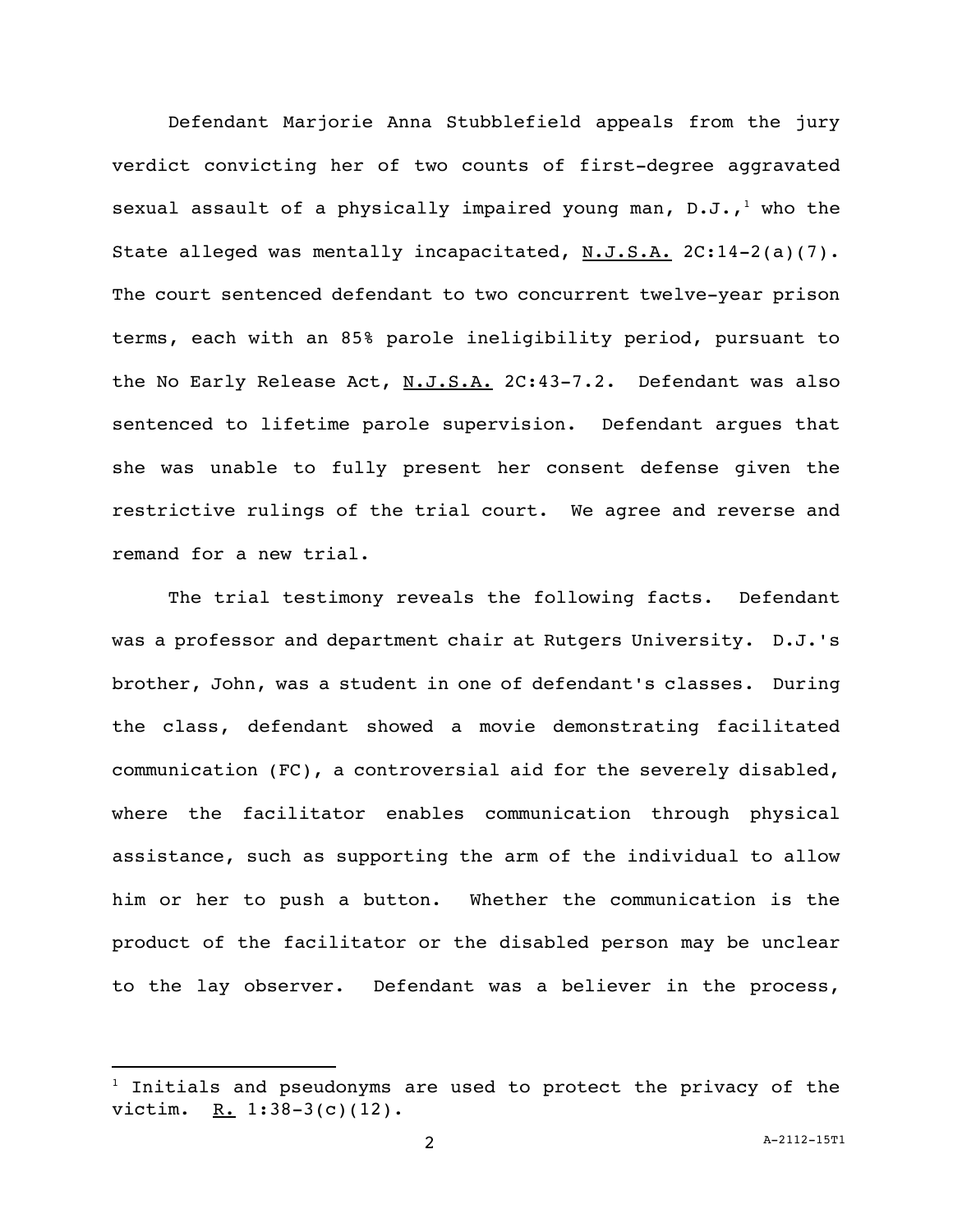having been introduced to it by her mother, a psychologist and retired university professor of special education. Defendant also had gained personal experience with FC, by studying the technique for three days at Syracuse University's Institute on Communication and Inclusion, and was aware of various studies debunking it as well as other studies she believed supported its efficacy.

John approached defendant, suggesting that FC might assist his younger brother, D.J., who was severely disabled with cerebral palsy. D.J. could not speak words, wore a "diaper," and needed assistance in every area of daily living. He had been adjudicated as incapacitated and his mother, Daisy, and John were appointed his joint guardians pursuant to N.J.S.A. 3B:12-25. After first attempting to obtain other help for D.J. within the family's limited ability to pay, defendant ultimately agreed to assist him. Defendant was thirty-nine years old and D.J. was twenty-nine. Beginning in 2009, defendant had sessions with D.J., originally with Daisy or John present, but eventually in defendant's office alone.

Defendant became convinced that D.J. had been misdiagnosed as having the intellectual ability of a young child. She assisted D.J. to attend FC conferences, including one in Philadelphia, with his family. Defendant also arranged for D.J. to audit a course

3 A-2112-15T1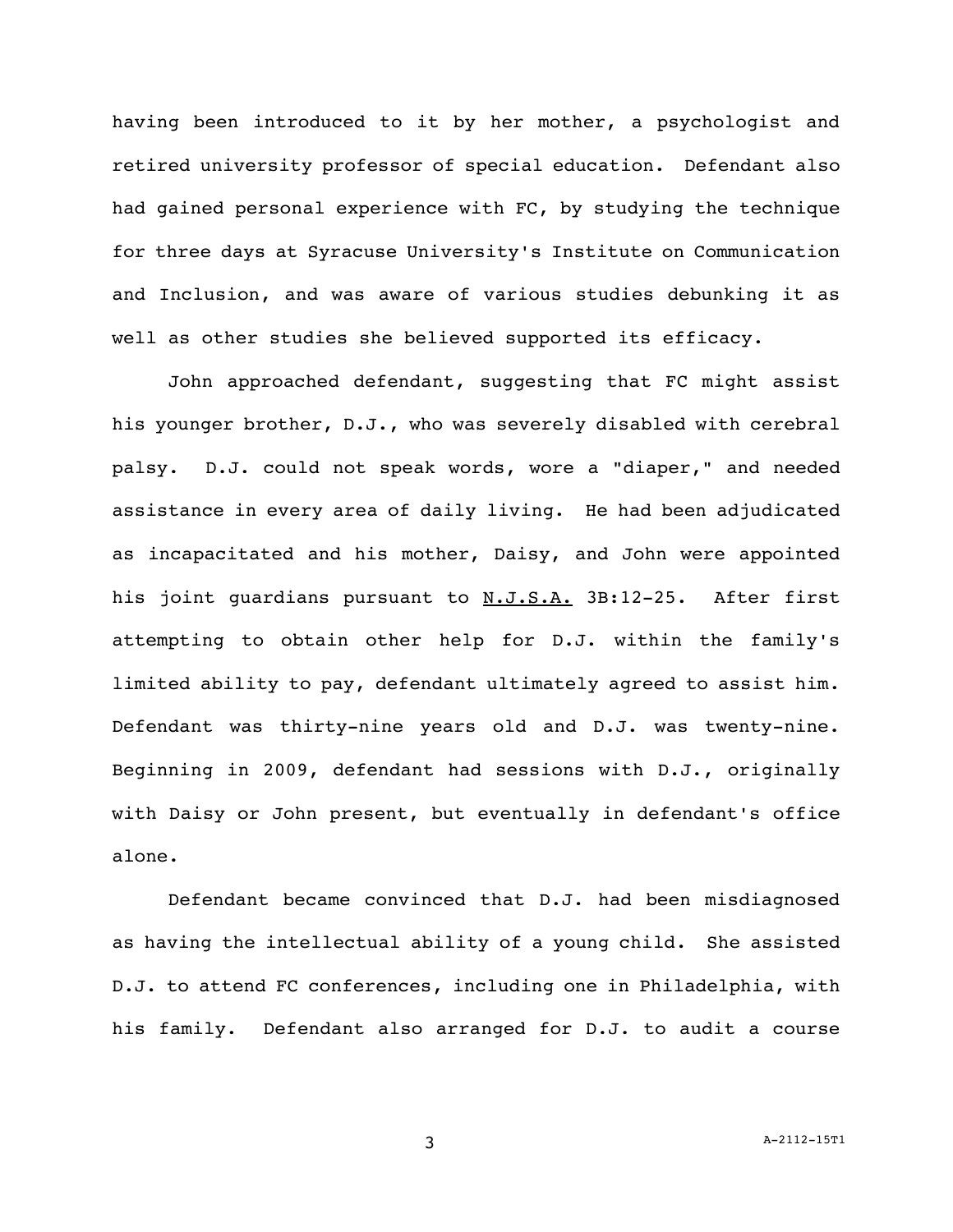at Rutgers with the FC assistance of a college student, Sheronda Jones.

After two years, at the end of May 2011, defendant revealed to Daisy and John that she and D.J. had engaged in sexual intercourse and were in love. D.J. purportedly agreed, as he indicated through FC, typing on a communication device, called a  $NEO.$ <sup>2</sup> Defendant kissed D.J. in front of his family. Although defendant at that time was married and had two children, a few weeks after informing the family of her relationship with D.J., defendant appeared at D.J.'s family home uninvited and expressed that her future was with D.J. Daisy and John questioned whether D.J. was capable of communication and tested his ability by posing questions, which had answers known only to D.J. The answers, typed on the NEO, were inaccurate according to D.J.'s family. Believing D.J. was not communicating with defendant as she claimed, they told defendant to stop having any contact with D.J. Defendant persisted in communicating with Daisy and John, asking to see D.J. She also went to D.J.'s daycare facility and sought to see him, but was refused. The facility emailed D.J.'s family to report the attempted contact.

 $2$  A NEO is a small portable keyboard with an LED display board that shows four lines of type at a time.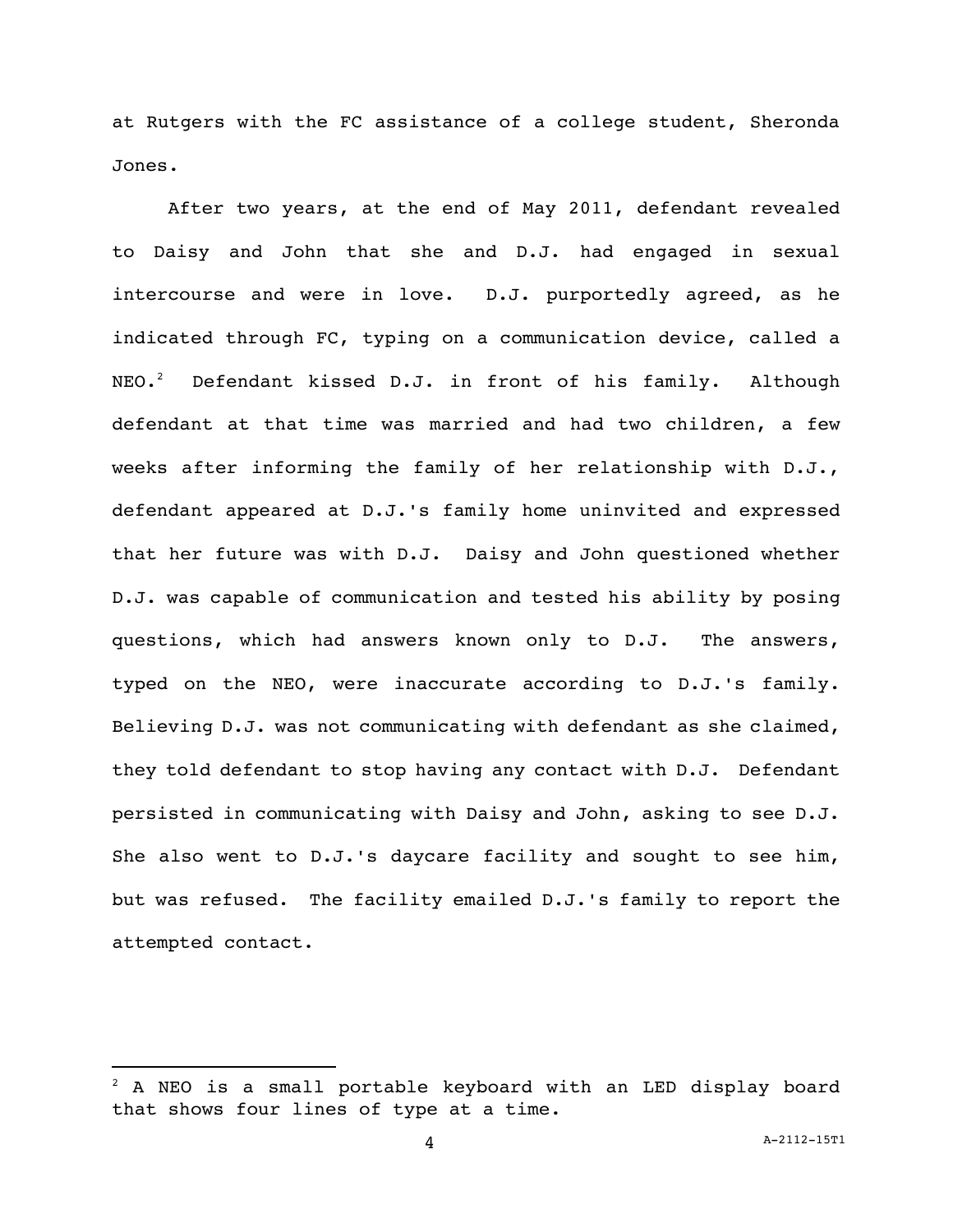In frustration, the family called Rutgers University to complain. An administrator called the Essex County Prosecutor's Office and defendant was ultimately indicted for two counts of first-degree aggravated sexual assault. Never denying that the sexual activity took place, defendant's sole claim was that D.J. had sufficient mental capacity to consent to sexual activity. She argued that the State did not prove that she knew or should have known that D.J. was too mentally impaired to consent to sexual activity. N.J.S.A. 2C:14-2(a)(7). The only evidence that sexual behavior occurred at all came from defendant's volunteered statements to her husband and D.J.'s family, as well as her detailed testimony at trial.

The State introduced three experts to testify to D.J.'s incapacitation. The first expert, Dr. Howard Shane, who had a Ph.D. in speech pathology, qualified as an expert in communication disorders, augmentative and alternative communication means and speech pathology. He conducted a three-hour assessment of D.J.'s communication level and testified that D.J. was not a candidate for augmentative communication devices because of his limited intellectual capacity. The second expert, a psychologist, first examined D.J. in 2001 for the Division of Developmental Disability, Bureau of Guardianship Services and at that time determined that D.J. required a legal guardian. The psychologist examined D.J. a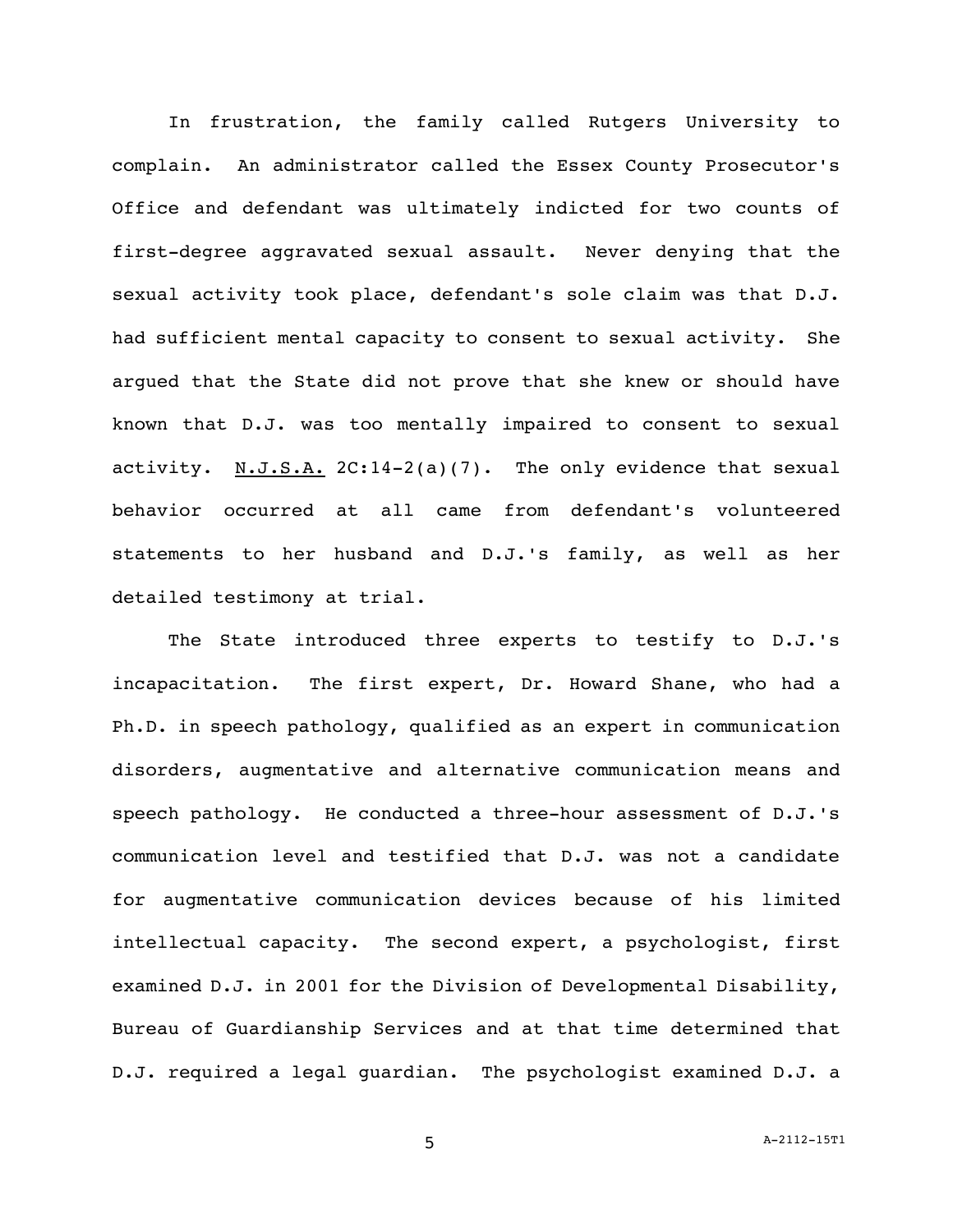second time in 2011 to determine if D.J. had the intellectual capacity to give consent to sexual activity. He testified that D.J. did not appear capable of giving consent to sexual activities. The third expert, also a psychologist, examined D.J. for the Bureau of Guardianship Services in 2004. He testified that D.J. required a full guardian because D.J. did not have the capacity to independently make meaningful medical, legal, residential or vocational decisions.

Defendant raises the following issues on appeal:

POINT I: THE COURT ERRED IN PRECLUDING A DEFENSE COMMUNICATION EXPERT FROM TESTIFYING ABOUT HER ASSESSMENT OF D.J.

POINT II: THE COURT IMPROPERLY EXCLUDED EVIDENCE FROM A WITNESS WHO SUCCESSFULLY USED [FC] WITH D.J.

POINT III: THE COURT ERRED IN PRECLUDING EVIDENCE INCLUDING DOCUMENTS PRODUCED BY D.J. THROUGH [FC] IN ANSWER TO QUESTIONS.

POINT IV: THE COURT IMPROPERLY ADMITTED THE NET OPINIONS OF THE PROSECUTION EXPERTS ON D.J.'S INTELLIGENCE.

POINT V: THE COURT IMPROPERLY ALLOWED THE PROSECUTION TO PRESENT AN EXPERT ON METHODOLOGY TO TESTIFY IN REBUTTAL ABOUT FC.

POINT VI: THE CONVICTION MUST BE VACATED FOR CUMULATIVE ERROR.

POINT VII: THE SENTENCE IMPOSED WAS MANIFESTLY EXCESSIVE.

POINT VIII: ON REMAND THE CASE SHOULD BE ASSIGNED TO A NEW JUDGE.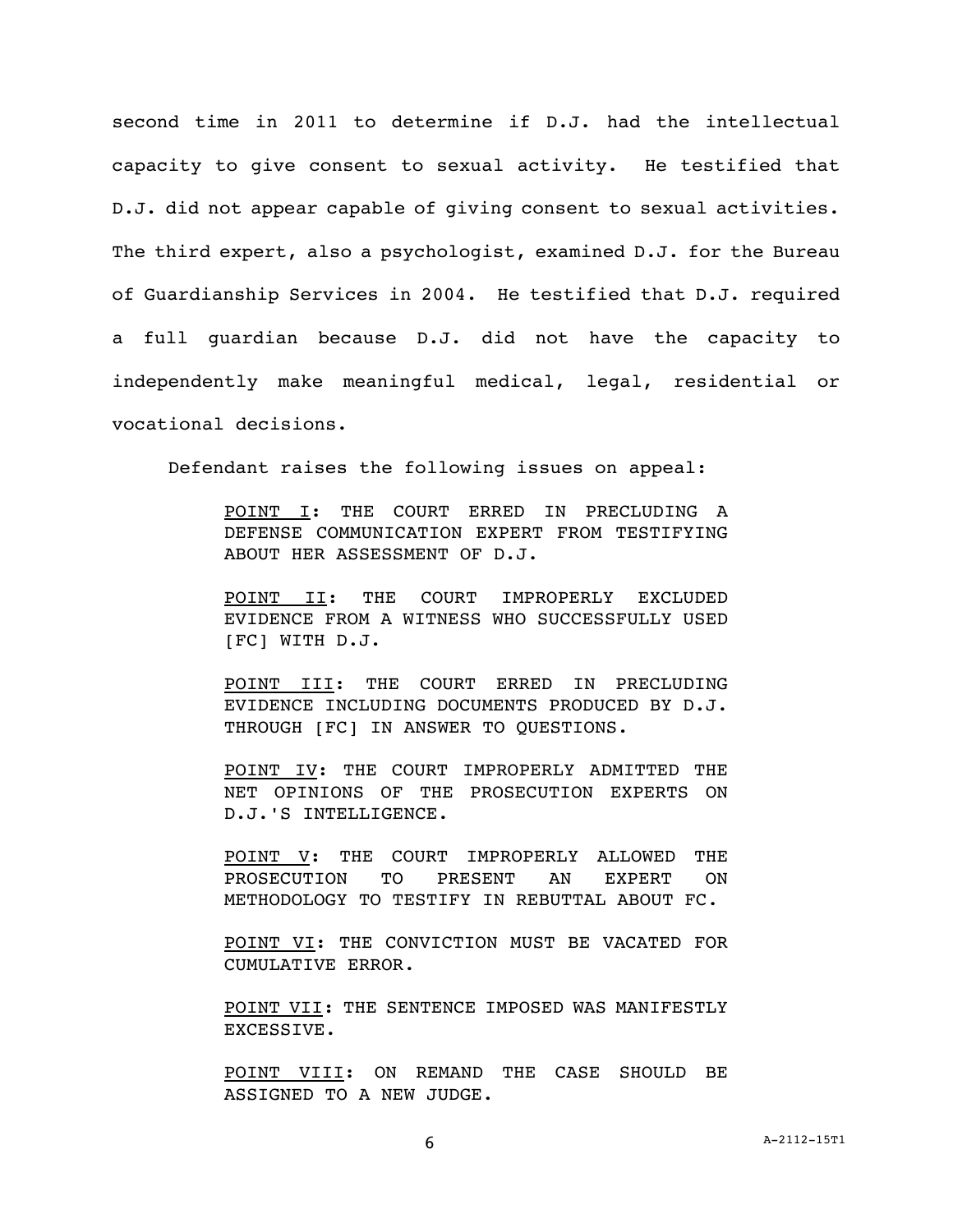The admissibility of expert testimony is governed by N.J.R.E. 702, which provides that "[i]f scientific, technical, or other specialized knowledge will assist the trier of fact to understand the evidence or to determine a fact in issue, a witness qualified as an expert by knowledge, skill, experience, training, or education may testify thereto in the form of an opinion or otherwise." The Rule imposes three requirements:

> (1) the intended testimony must concern a subject matter that is beyond the ken of the average juror; (2) the field testified to must be at a state of the art such that an expert's testimony could be sufficiently reliable; and (3) the witness must have sufficient expertise to offer the intended testimony.

> [Agha v. Feiner, 198 N.J. 50, 62 (2009) (quoting  $State$  v. Kelly, 97 N.J. 178, 208  $(1984)$ .]

"Admissibility of scientific test results in a criminal trial is permitted only when those tests are shown to be generally accepted, within the relevant scientific community, to be reliable." State v. Chun, 194 N.J. 54, 91 ("the Frye standard"), cert. denied, 555 U.S. 825, 129 S. Ct. 158, 172 L. Ed. 2d 41 (2008); State v. Harvey, 151 N.J. 117, 169-70 (1997) (citing Frye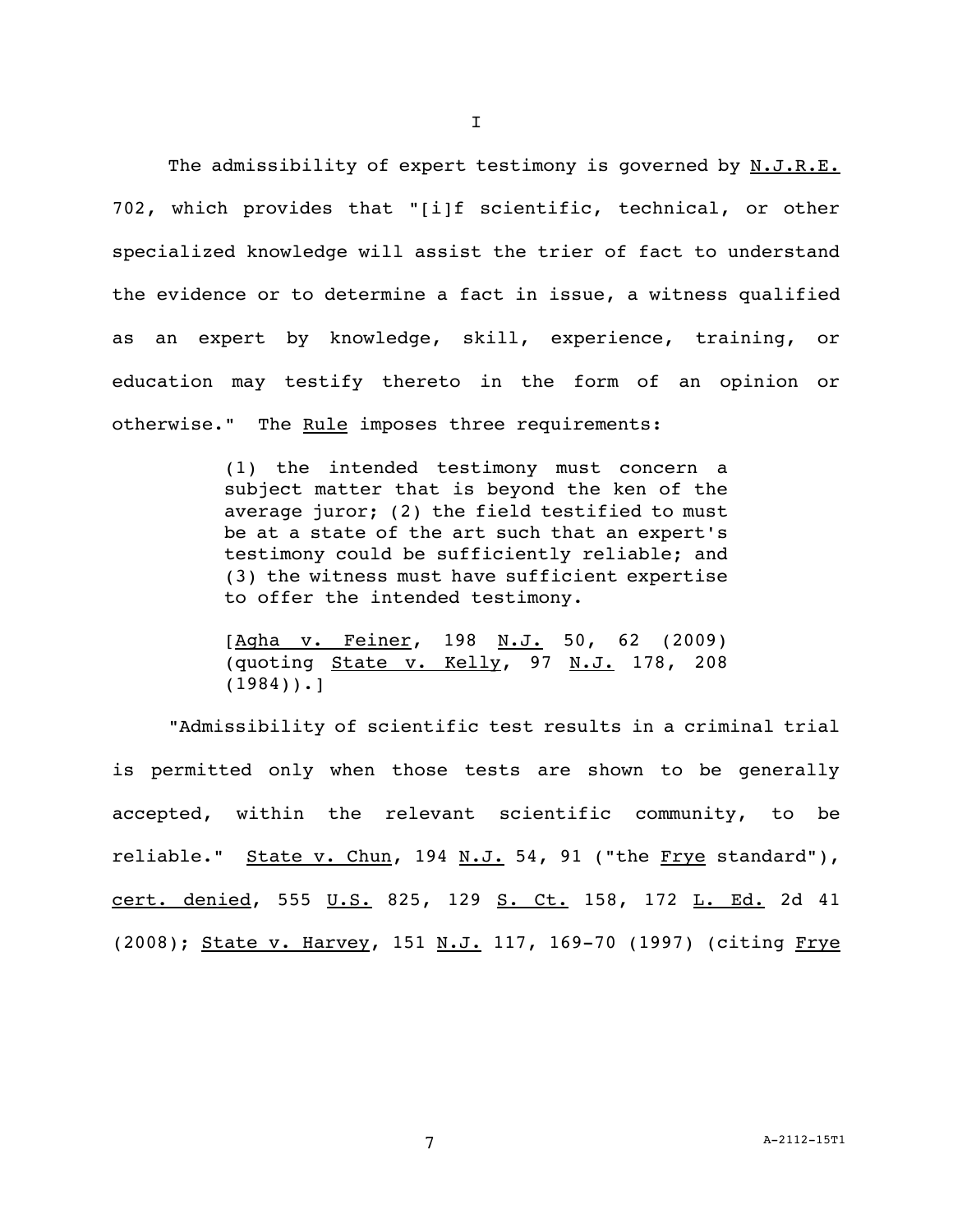v. United States, 293 F. 1013, 1014 (D.C. Cir. 1923)), cert. denied, 528 U.S. 1085, 120 S. Ct. 811, 145 L. Ed. 2d 683 (2000).<sup>3</sup>

A defense expert from Australia, Dr. Rosemary Crossley, defined FC in the N.J.R.E. 104 pre-trial hearing as follows:

> [FC] has two meanings, I think, in that in Australia we talk about [FC] training. And that involves providing physical support for someone while they learn to use a communication aid with their hands and to encourage the person to improve their skills and develop independent communication, but enabling them to use a communication [aid] while they do so as this can be a very lengthy process.

> In the United States [FC] has been used more as synonymous with supported typing, providing support to someone while they use a keyboard.

Although defense counsel asked defendant to testify before the jury about her experience with FC and her opinion as to its effectiveness, defendant does not contest on appeal the court's ruling that FC is insufficiently reliable to allow into evidence

<sup>&</sup>lt;sup>3</sup> In 1993 the United States Supreme Court abandoned the general acceptance standard in favor of a more relaxed scientific reliability standard, Daubert v. Merrell Dow Pharmaceuticals, Inc., 509 U.S. 579, 113 S. Ct. 2786, 125 L. Ed. 2d 469 (1993), codified in Fed. R. Evid. 702, however, the test in New Jersey continues to be whether the scientific community generally accepts the reliability of the proffered evidence. Harvey, supra, 151 N.J. at 169-70. As noted later in this opinion, defendant does not contest the trial court's application of the Frye standard to exclude expert testimony about FC.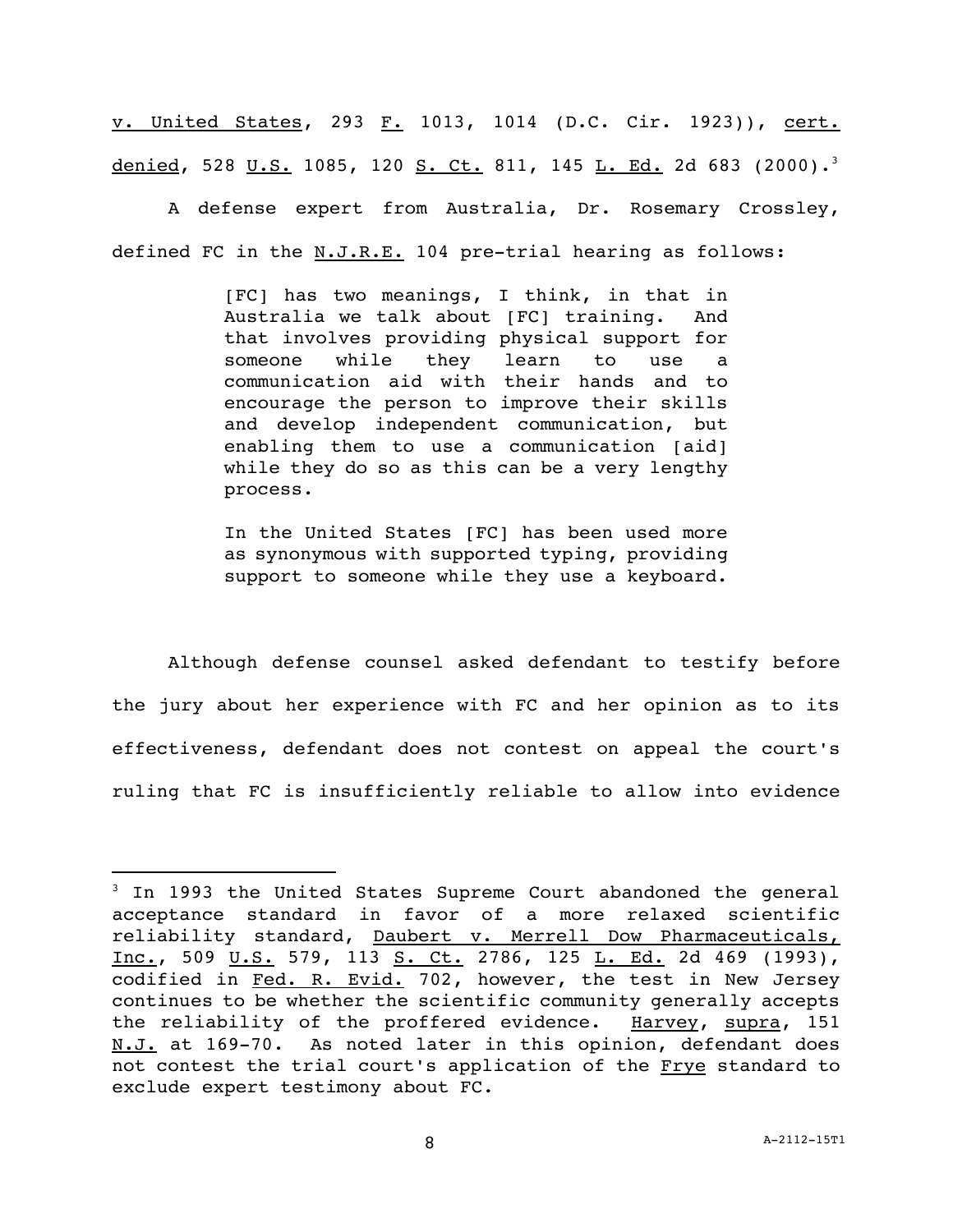as a scientifically recognized method of communication. Defendant argues instead that the "trial [c]ourt improperly barred defense communication expert, Dr. Rosemary Crossley, from testifying about her evaluation of D.J., and her conclusion that despite severe physical handicaps, D.J. could communicate and read." Defendant argues that the court improperly suppressed Dr. Crossley's assessment because of the court's incorrect finding that the assessment was based on FC.

Dr. Crossley is an augmentative and alternative communication (AAC) specialist, with a Ph.D. in the field from Victoria University in Australia. Since 1985, she has worked as the director of Australia's first multi-disciplinary center for AAC and has assessed "thousands" of individuals since the center began in 1977. She has written books and articles published in a peerreviewed journal, taught university-level courses and presented at international conferences in her field. She has won various prestigious awards in Australia. The court qualified Dr. Crossley as an expert in the communication assessment of people with significant physical impairments and allowed her to testify about the deficiencies in Dr. Shane's assessment of D.J. The court did not, however, allow Dr. Crossley to testify as to her own extensive assessment of D.J.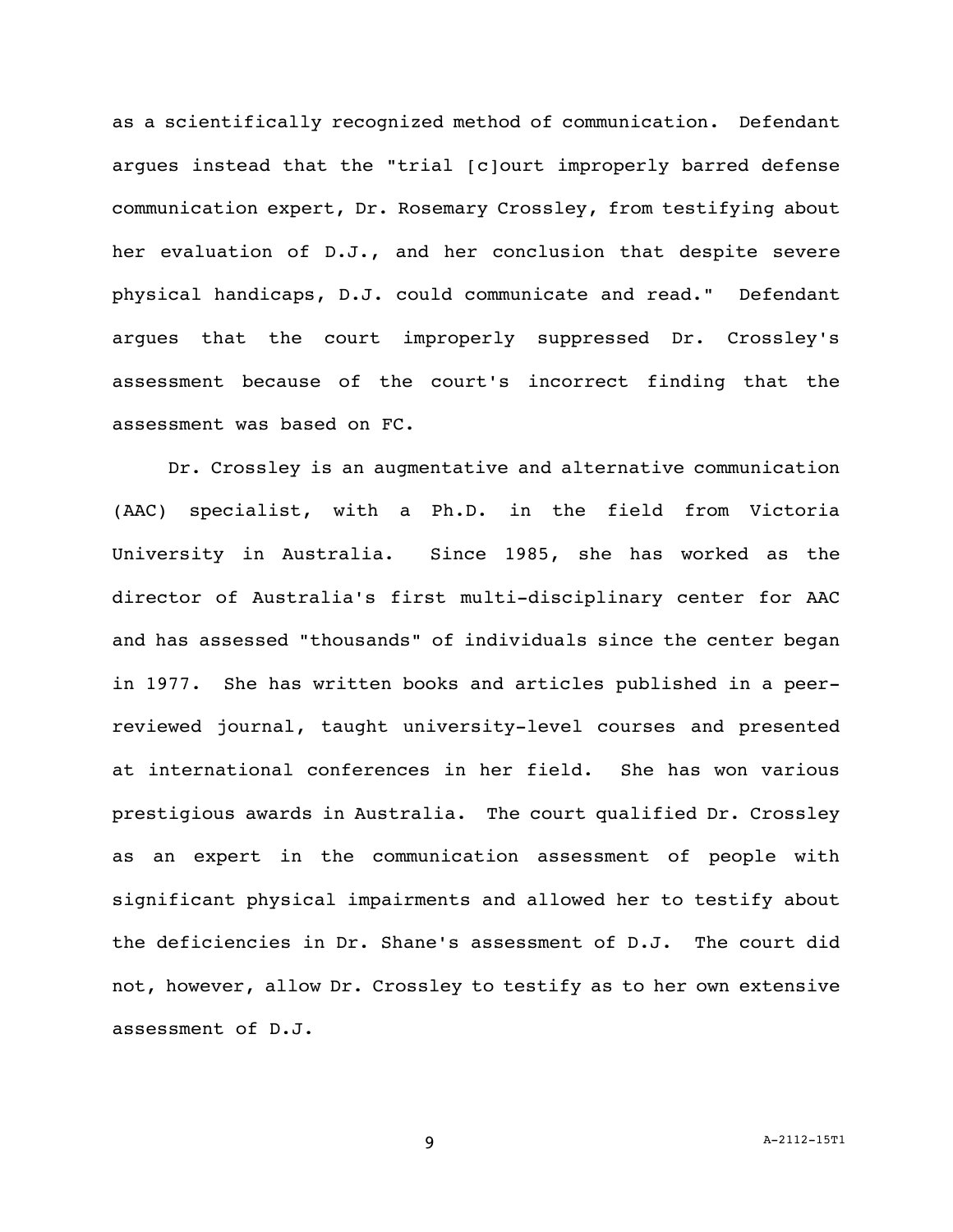Dr. Crossley, with the assistance of Marilyn Chadwick, a speech and language pathologist, conducted a lengthy videorecorded assessment of  $D.J.$  over three days,<sup>4</sup> which sought to determine his language and literacy skills and whether he had communicative intent. The assessment was conducted pursuant to an order stating: "The experts will not be permitted to render an opinion based on facilitated communication." Throughout the assessment, Dr. Crossley asked D.J. questions and introduced communication devices with answer options such as "yes" and "no" buttons for D.J. to choose from. Dr. Crossley also used a carpet board with attached letters, words or pictures, for D.J. to choose from when answering the questions. Dr. Crossley reported that D.J. answered forty-three out of forty-five questions correctly, thirty-nine of which required literacy skills. She testified she did not provide physical support for D.J. when he answered the forty-five scored questions.

During the twelve hours that she assessed D.J., Dr. Crossley provided communication support by using FC: touching D.J. when he was using a device that he had not used before and if D.J. became "stuck." Dr. Crossley testified, however, that nothing done with this FC support was scored as part of her assessment. She did hold the answering device, but "was very careful to hold the device

<sup>&</sup>lt;sup>4</sup> We have reviewed this videotape.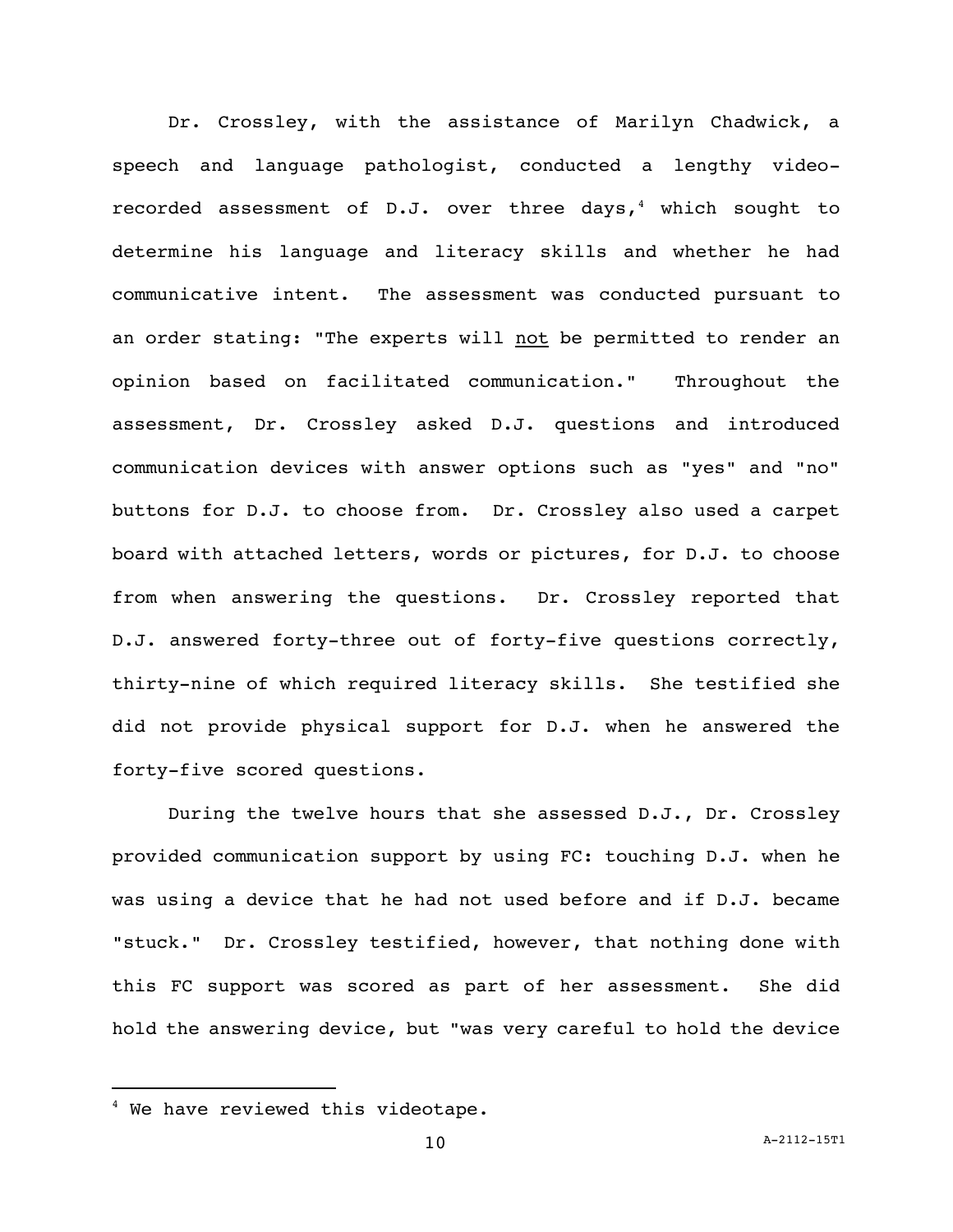steady so [it] didn't influence D.J.'s responses. That was helped by the fact that D.J. was using large movements. He wasn't moving a finger between two tiny targets or anything like that." Dr. Crossley testified that she was compelled to hold the devices because she had no stand at the proper height, and it is common for evaluators to hold the device in these circumstances. The defense argued that the results of her assessment were sufficiently reliable to present to the jury, and the court erred by suppressing Dr. Crossley's evaluation, both her conclusions and the supporting videotape.

The admissibility of Dr. Crossley's testimony about her assessment of D.J. hinged on whether or not the techniques employed during her assessment amounted to FC, which the court had already ruled inadmissible due to its unreliability. The State alleged that holding the devices skewed the results and therefore the entire evaluation was based on FC. Because Dr. Crossley held the device on which D.J. rendered his answers, the State argued that she used FC even when she asserted she was not doing so. Dr. Crossley disagreed with this broad definition of FC. Relying on the State's cross-examination of Dr. Crossley as well as the court's own evaluation of the videotape, the court did not allow the jury to see any portion of the videotape of Dr. Crossley's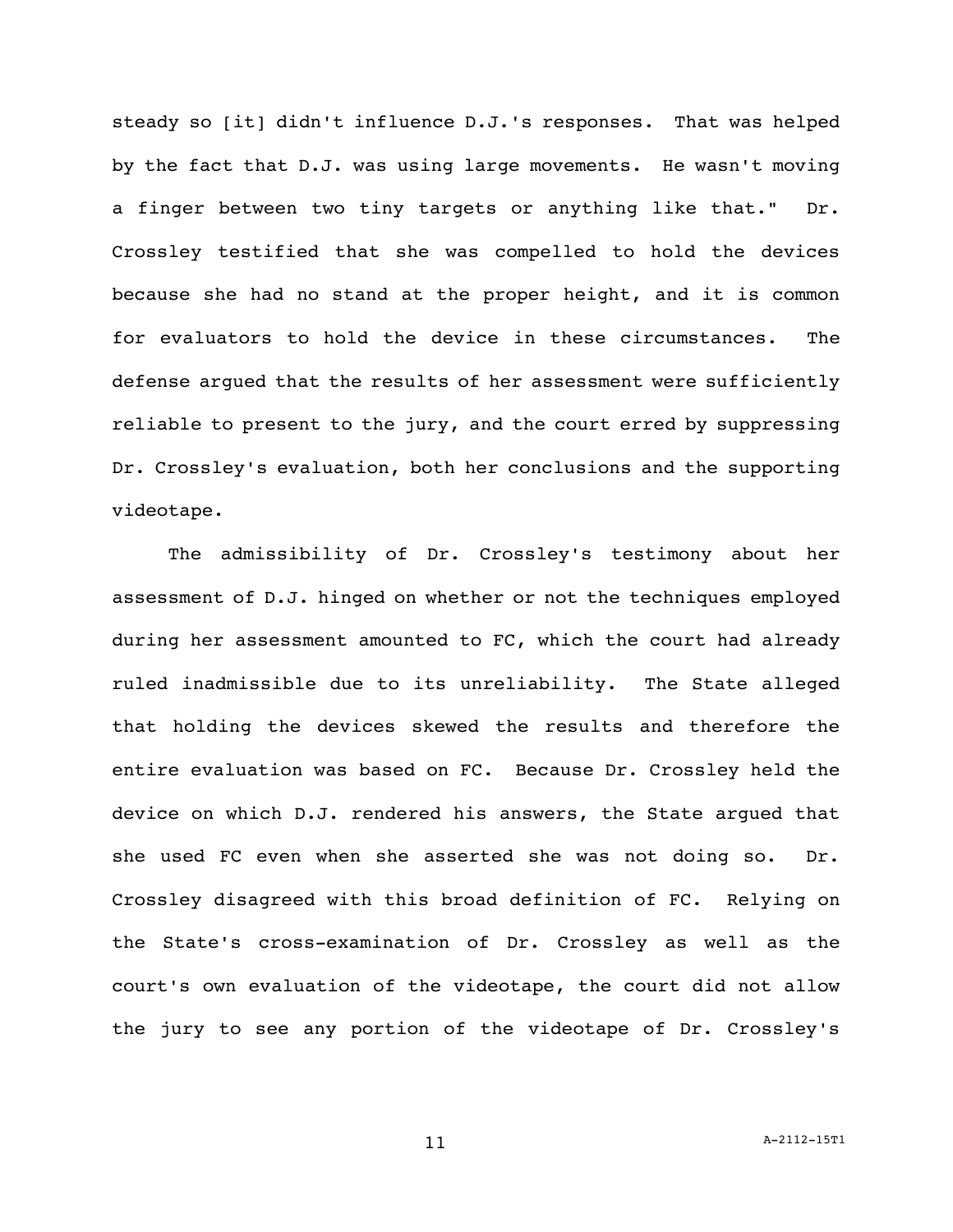extraordinarily lengthy evaluation, nor even hear that she had performed an evaluation.

The trial court found that Dr. Crossley satisfied the first and third elements of N.J.R.E. 702, but did not satisfy the second element because she used FC during the assessment. The court stated:

> In effect, the methods and data Dr. Crossley<sup>[5]</sup> relied upon were similar to facilitated communication rendering her analysis invalid and indicating that she does not have the expertise necessary to offer testimony regarding the methods and principles she applied to D.J.

> > . . . .

There is, in short, no showing that the scientific tests performed by Dr. Crossley were sufficiently reliable. The tests Dr. Crossley administered were based on facilitated communication methods and principles, which the Court had already ruled as inadmissible.

. . . .

Portions of the video, which the Court had viewed in its entirety seems to indicate that she may have assisted D.J. in moving the device rendering her methods of testing D.J.'s ability to communicate invalid. I find that the methods she used to examine D.J. were flawed and thus, the conclusion she has drawn from her flawed examination marks her opinion not reliable, and thus, a net opinion.

. . . .

 $^5$  We have corrected the transcriber's misspelling of Dr. Crossley's name throughout.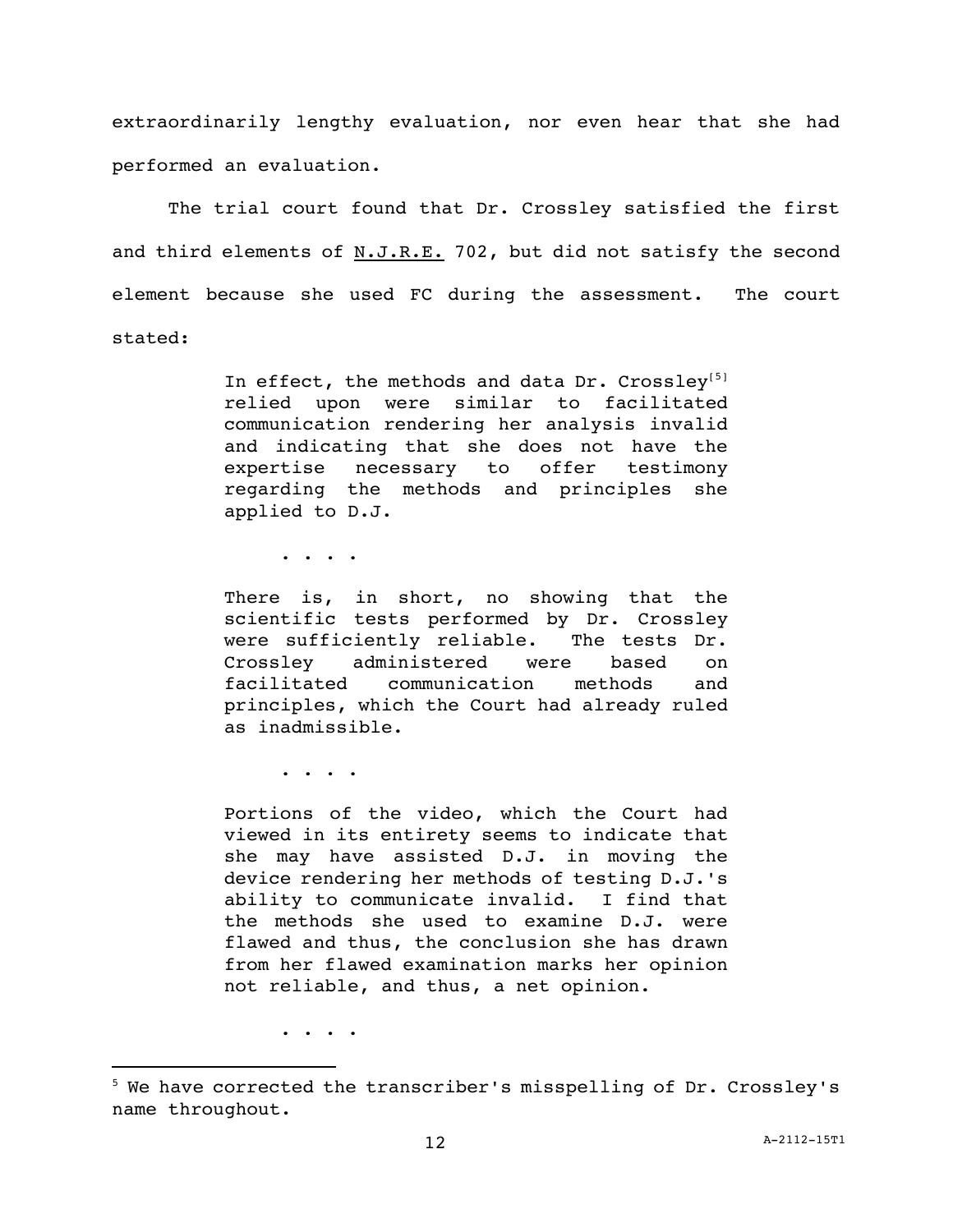Given her testimony and the video tape proceedings of the method and principles to assist D.J. in communicating the Court is of the opinion that the procedures were not reliable methods. For the foregoing reasons the Court will deny expert testimony from Dr. Crossley because the methods and principles used to assess, whether a means exist for D.J. to communicate are based upon insufficient and unreliable data.

Additionally, the Court finds that the testimony from Rosemary Crossley is inadmissible since insufficient and unreliable data forms the basis of her testimony.

The Court believed Dr. Crossley's reports and examinations are inadmissible because her communication assessment is based upon an unrecognized field of science known as facilitated communication rendering Dr. Crossley not an expert and her opinion inadmissible as a net opinion.

The court did not address the specific forty-five questions scored by Dr. Crossley, which she testified were answered by D.J. without the use of FC.

During an April 24, 2014 hearing on defendant's unsuccessful motion to subject D.J. to additional testing, the court noted that after viewing the twelve-hour videotape of Dr. Crossley's assessment, it was incredulous of defendant's claim that D.J. was responsive and intentionally selected options during the assessment. The court stated:

> [W]hat I have in front of me, are basically two opposing reports. I have the reports and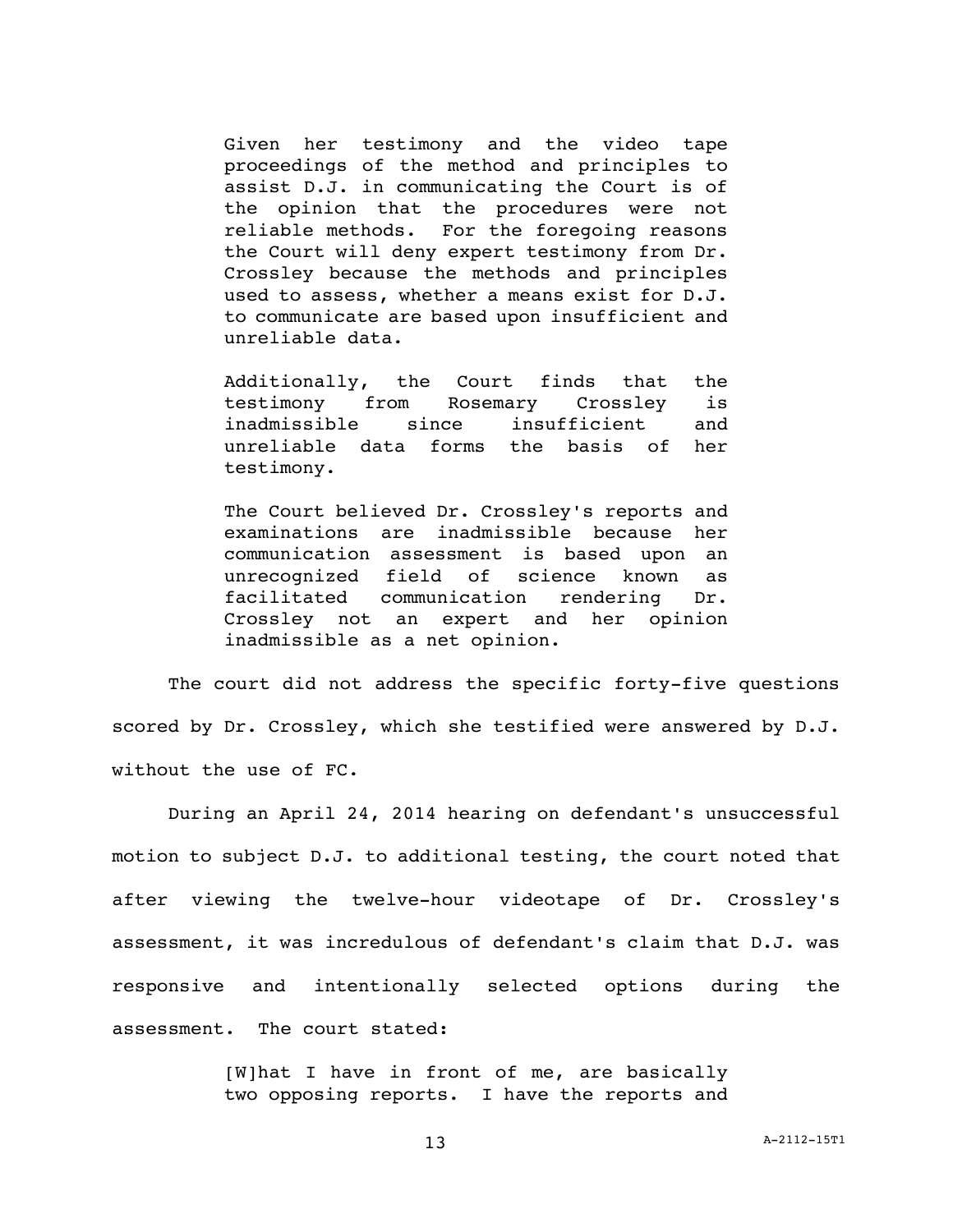the rebuttals from Marilyn Chadwick and Dr. Crossley, and I have the report from Dr. Shane. There are -- I looked at the video for what both aspects said. And the things that often they saw as a direct response, I didn't see it as that. I saw it as you're holding the device very closely to his right hand, he tends to favor his right hand and he hit it. As soon as he hit it, it was pulled away. But my guess is, and it has happened on other occasions, if you left it there longer, he might slip and hit the no also.

. . . .

I think there are instances that it appeared that he may have responded. And I think there were instances that I saw that there was allegedly a positive response in which I saw, and I just did not -- I didn't see how that could be a positive response.

The court further noted that even if D.J. was able to communicate on some level, D.J. was unlikely to have sufficient intellectual capacity to give consent to sexual activity. The court said it based its opinion on the parties' submissions, the videotaped assessment and twenty years of medical specialists' reports deeming D.J. incapacitated.

We agree with defendant that by preventing Dr. Crossley from presenting her evaluation of D.J., defendant was precluded from fully presenting her defense. The jury and not the court should have ultimately determined whether Dr. Crossley's evaluation was persuasive, and whether the State proved defendant knew or should have known that D.J. could not consent.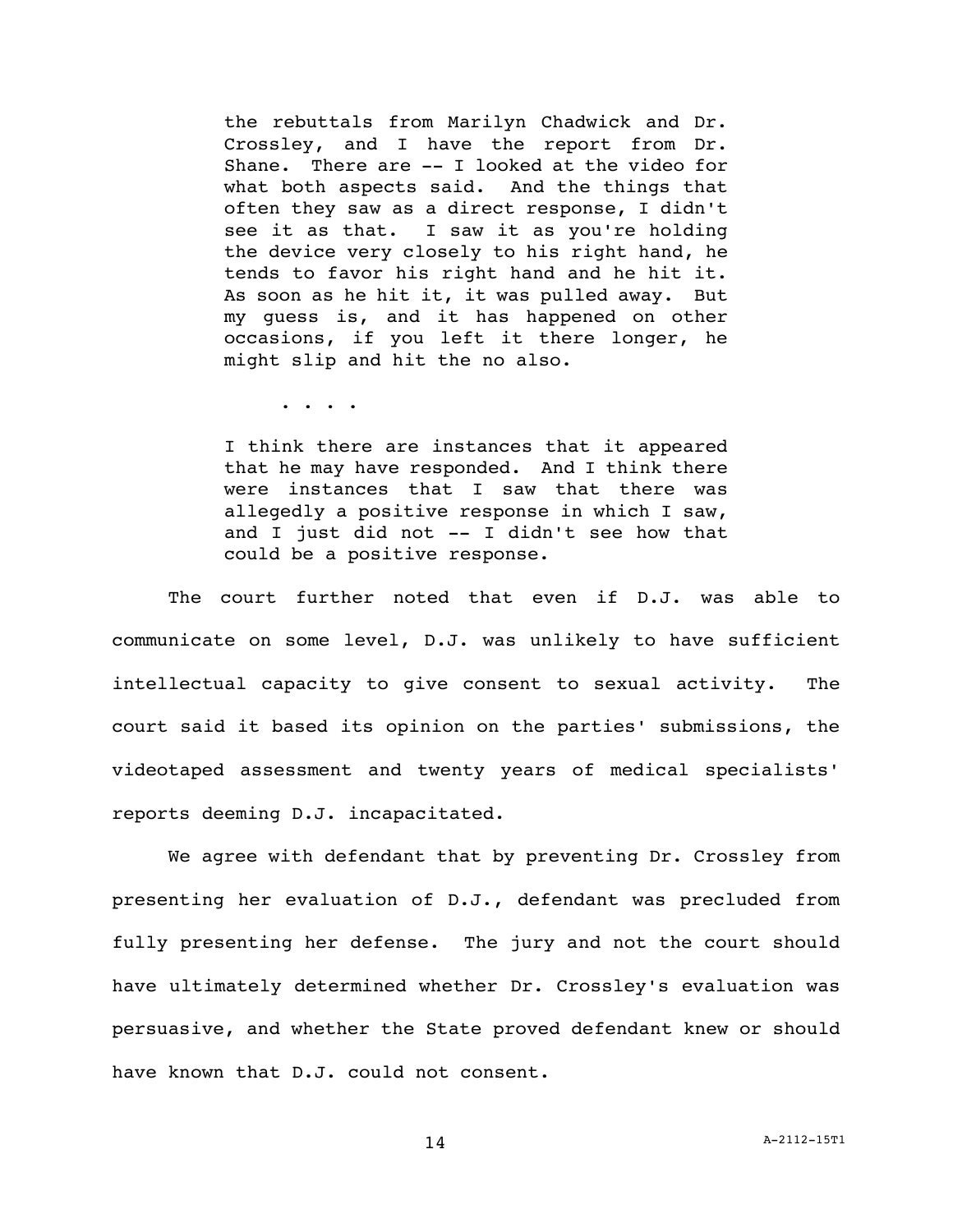The court's overly exclusionary ruling deprived defendant of an opportunity to present evidence supporting her defense. See State v. B.M., 397 N.J. Super. 367, 378-79 (App. Div. 2008) (stating that it was appropriate for the trial court to allow defendant latitude in presenting a defense); see also State v. Garron, 177 N.J. 147, 169 (2003) (stating that "when the mechanistic application of a state's rules of evidence or procedure would undermine the truth-finding function by excluding relevant evidence necessary to a defendant's ability to defend against the charged offenses, the Confrontation and Compulsory Process Clauses must prevail"), cert. denied, 540 U.S. 1160, 124 S. Ct. 1169, 157 L. Ed. 2d 1204 (2004). "Although a trial court retains broad discretion in determining the admissibility of evidence, that discretion is abused when relevant evidence offered by the defense and necessary for a fair trial is kept from the jury." State v. Cope, 224 N.J. 530, 554-55 (2016).

The State exacerbated this error by arguing to the jury in summation:

> Now, also with regard to mental defectiveness, it's important to note that we heard from a lot of experts, we've heard from many lay witnesses, we heard from Daisy and John, and we heard from the defendant. The only person who came into this courtroom, and took this stand, and told you -- and testified to you that he is not mentally defective and that he has the capacity to consent to sexual activity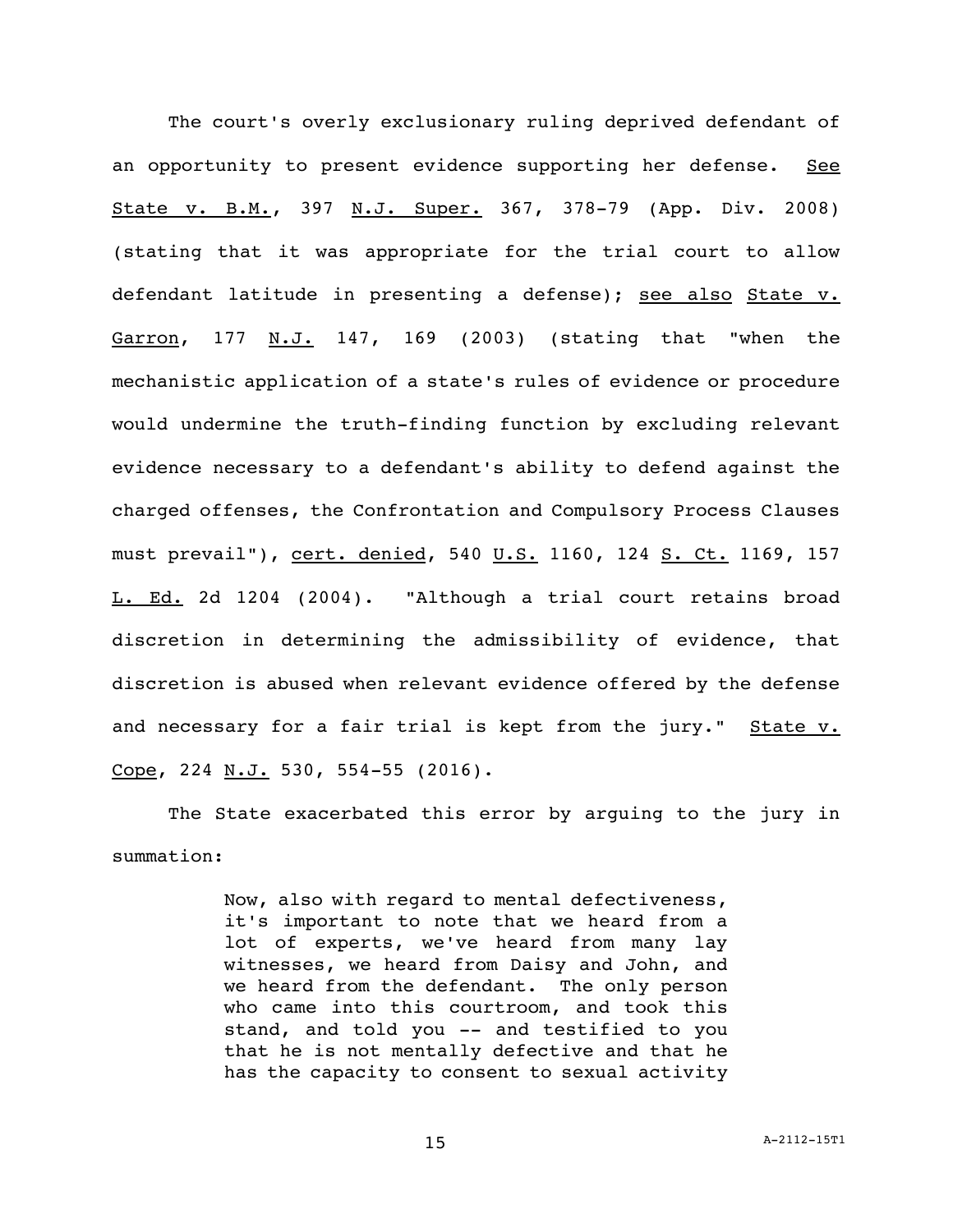is the defendant. That's it. Nobody else came in here from that stand and told you that he was not mentally defective.

. . . .

[T]he person that comes here to contradict [Dr. Shane] is Rosemary Crossley from Australia, who again you didn't hear any testimony from her about an examination she conducted; it was a critique again of Dr. Shane.

The State argued to the jury that the judicial order of incapacitation, coupled with the four expert witnesses produced by the State, overwhelmed the lone witness to D.J. having the capacity to consent, defendant, who did not have the expertise or objectivity to render such an opinion. The jury was left with no evidence that any other lay or expert person believed D.J. to have the intellectual capacity to consent to sexual activity.

In summary, both these errors deprived defendant of a fair trial. The court erroneously used its own assessment of the videotaped interaction between Dr. Crossley and D.J. to deny defendant the opportunity to convince the jury that Dr. Crossley's evaluation was accurate and not based on FC. The State's misleading summation stressing the lack of a defense evaluation exacerbated the harm caused by this ruling. See State v. Bradshaw, 195 N.J. 493, 510 (2008) (stating that a prosecutor "should not make inaccurate legal or factual assertions during a trial").

16  $A-2112-15T1$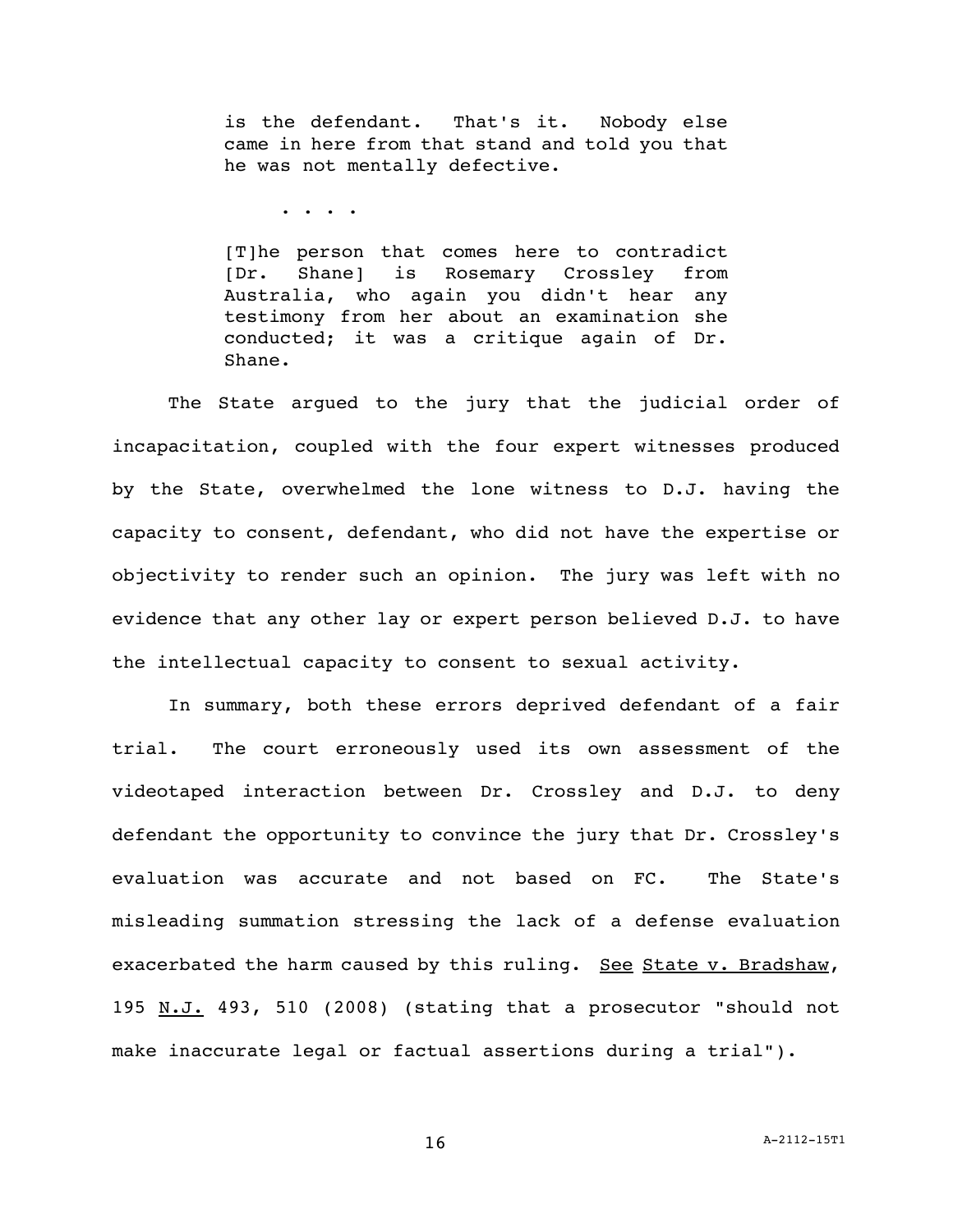The court also prevented Sheronda Jones from testifying that D.J. completed his audited course requirements through FC. Because FC was found scientifically unreliable, the court prevented Jones from testifying that she assisted D.J. through FC to audit this course. Thus, the jury did not hear Jones's observations of D.J.'s communication and intellectual capabilities. She was allowed to testify only that she turned pages for D.J. Jones was a lay witness who had spent considerable time with D.J. She could have testified to her observations of D.J.'s mental capacity without a scientific endorsement of FC, just as Daisy and John testified to their experience with D.J.'s incapacity. See N.J.R.E. 701.

## **III**

Finally, in another effort to exclude FC from the facts presented to the jury, the court unfairly limited defendant's opportunity to cross-examine John or to rebut portions of his testimony. The court denied defendant the opportunity to present evidence of the answers generated when John asked D.J. questions. After defendant disclosed her sexual relationship with D.J., as a test of D.J.'s mental ability to communicate, John asked D.J. certain questions about their family history, the answers to which were allegedly known to D.J., but unknown to defendant. John's purpose in asking the questions was to determine whether the

II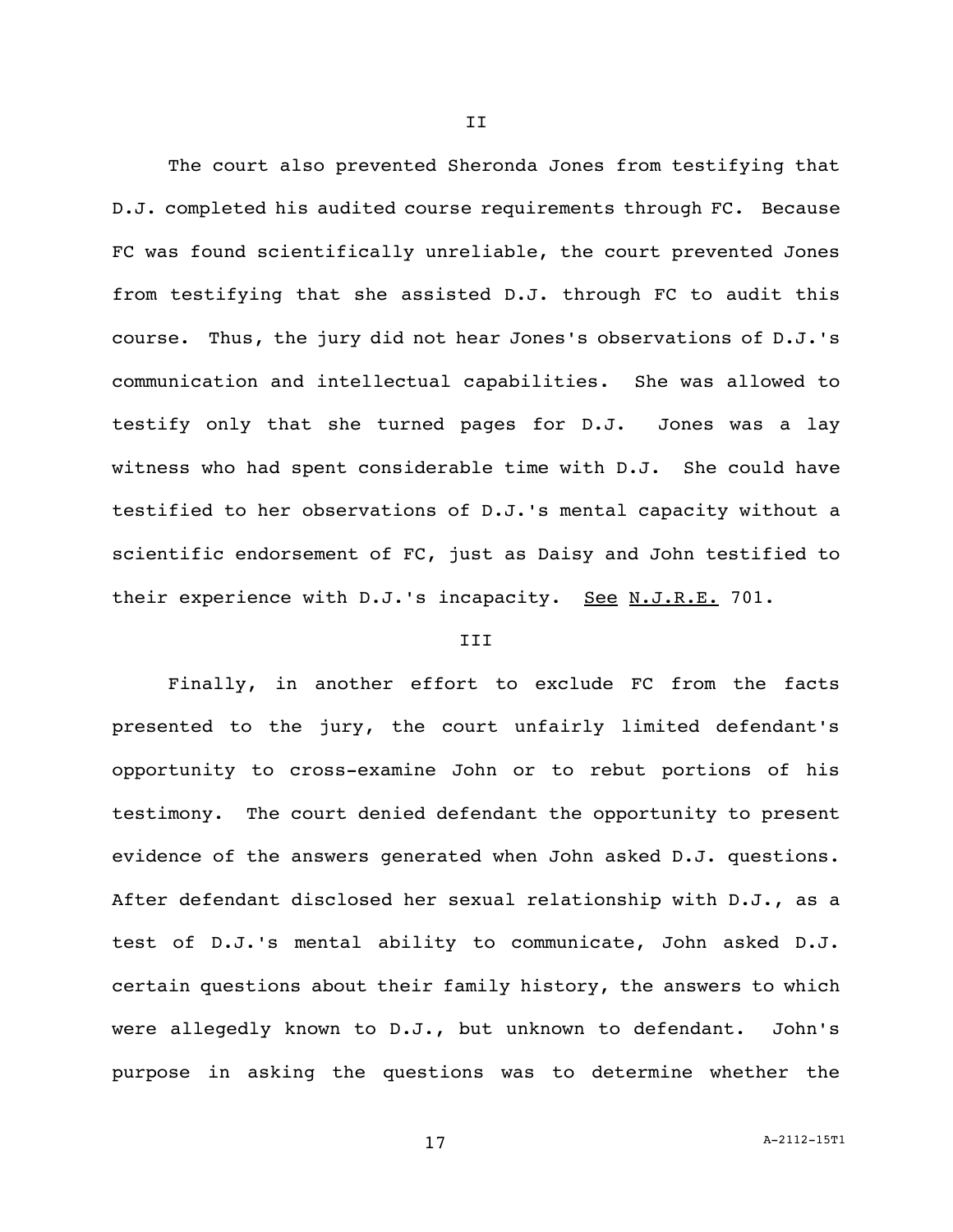communication produced by D.J. with defendant facilitating actually originated from D.J. or defendant. The first question John posed was: "Who is Georgia?" With defendant facilitating, D.J. purportedly answered on the NEO: "John, Georgia in high school worked for mom." The second question was: "Who is Sally?" Again with defendant facilitating, D.J. purportedly answered on the NEO: "Georgia in our family circle is mom's little nephew's ki," leaving the last word unfinished.

John testified that the answers typed were incorrect, but was not allowed to testify as to the content of the answers. According to John, Georgia is John's aunt's sister. John testified that Sally and Georgia are the same person because Georgia was also known as "Sally." Defendant contends that D.J. correctly answered the questions with facts that were unknown to her. She asserts that Georgia did take care of D.J. when he was high school age, and she is in the "family circle" and is therefore "kin." Defendant argues that the test was powerful evidence that D.J. was actually communicating with FC. The court allowed defendant to testify generally that she believed D.J. answered correctly, but did not permit introduction of the printout answers.

Defendant argues on appeal that the trial court erred by not allowing John and Daisy, two witnesses to the questions and answers, to testify to the answers given. She also argues that

18 A-2112-15T1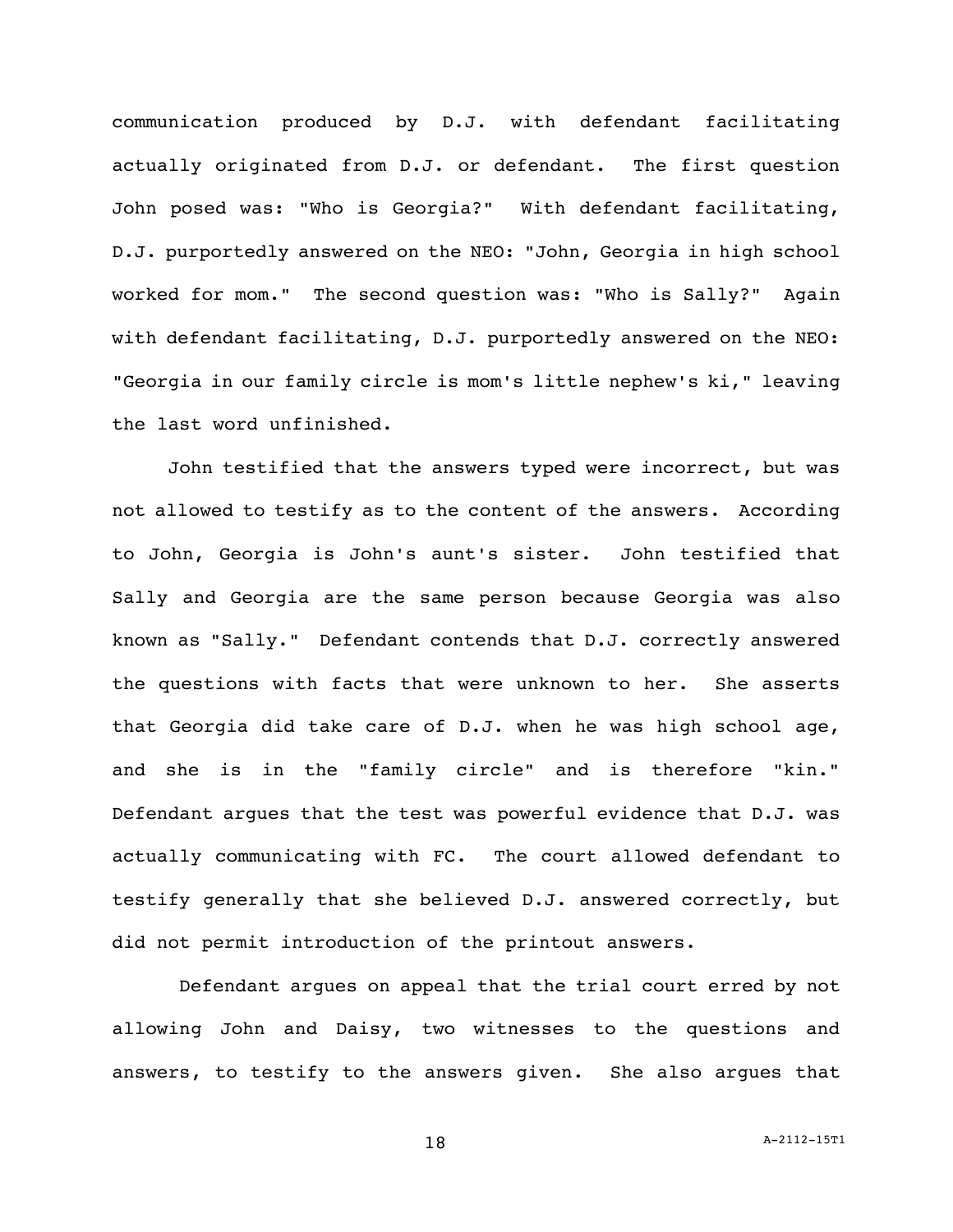the court erred by ruling that the printout of the typed answers was inadmissible because it was hearsay and produced through FC. Hearsay is defined as "a statement, other than one made by the declarant while testifying at the trial or hearing, offered in evidence to prove the truth of the matter asserted." N.J.R.E. 801(c). The answers typed on the NEO are not hearsay, as the type-written printout is proof of what was typed at that moment in response to the posed questions. "As a general proposition, '[w]here statements are offered, not for the truthfulness of their contents, but only to show that they were in fact made and that the listener took certain action as a result thereof, the statements are not deemed inadmissible hearsay.'" Carmona v. Resorts Int'l Hotel, Inc., 189 N.J. 354, 376 (2007) (quoting Russell v. Rutgers Cmty. Health Plan, 280 N.J. Super. 445, 456-57 (App. Div.), certif. denied, 142 N.J. 452 (1995)). Defendant sought to introduce the printout to prove that it was produced at that time, not for the accuracy of its contents. The witnesses, defendant, John and Daisy, would have to testify whether what was typed was accurate or not. The jury could then determine whether or not the printout lent credibility to defendant's claim that D.J. could communicate with her.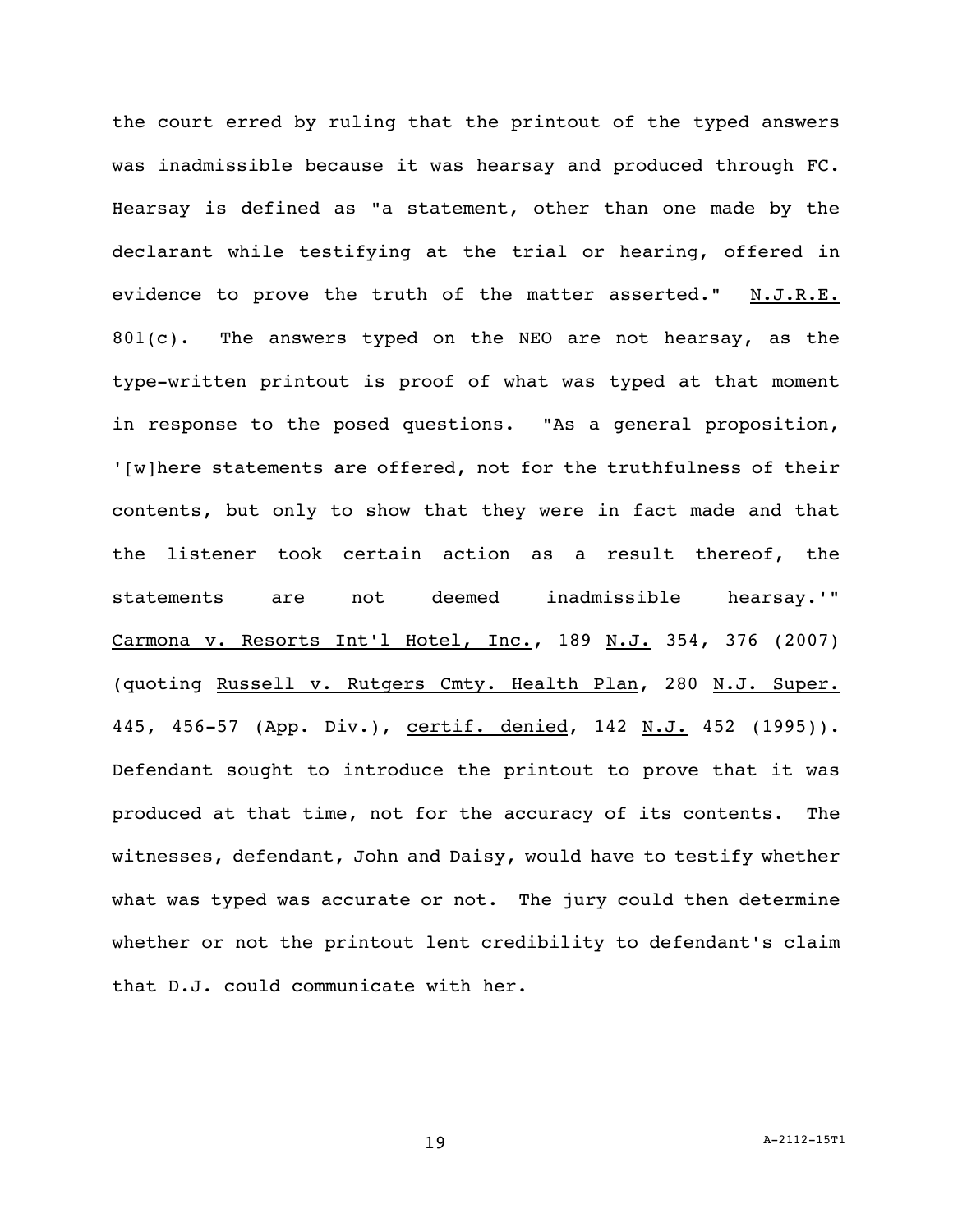Unfortunately, the court, in its attempt to cleanse the record of controversial FC methodology, limited the evidence to the extent that defendant was not given a fair opportunity to present her defense.

When defendant testified about FC as an expert would, contrary to the court's express direction, the court allowed a fourth State's expert, another psychologist, to testify in rebuttal about the fallacy of such purported communication. The State's fourth expert enhanced the impression that defendant alone claimed to believe in FC, without any expert or lay witness in agreement, just as the State argued in summation. The court's prime responsibility is to ensure a fair trial, and here the court should have allowed some latitude to defendant in presenting her defense. "[I]f evidence is relevant and necessary to a fair determination of the issues, the admission of the evidence is constitutionally compelled." Garron, supra, 177 N.J. at 171.

The factual setting here was extraordinary, and it called for a liberal admission of evidence supporting defendant's defense to allow her the opportunity to convince the jury of the reasons for her unorthodox perception of D.J.'s capabilities. The jury was not presumptively gullible. It did not have to be shielded from employing its common sense to fairly evaluate the testimony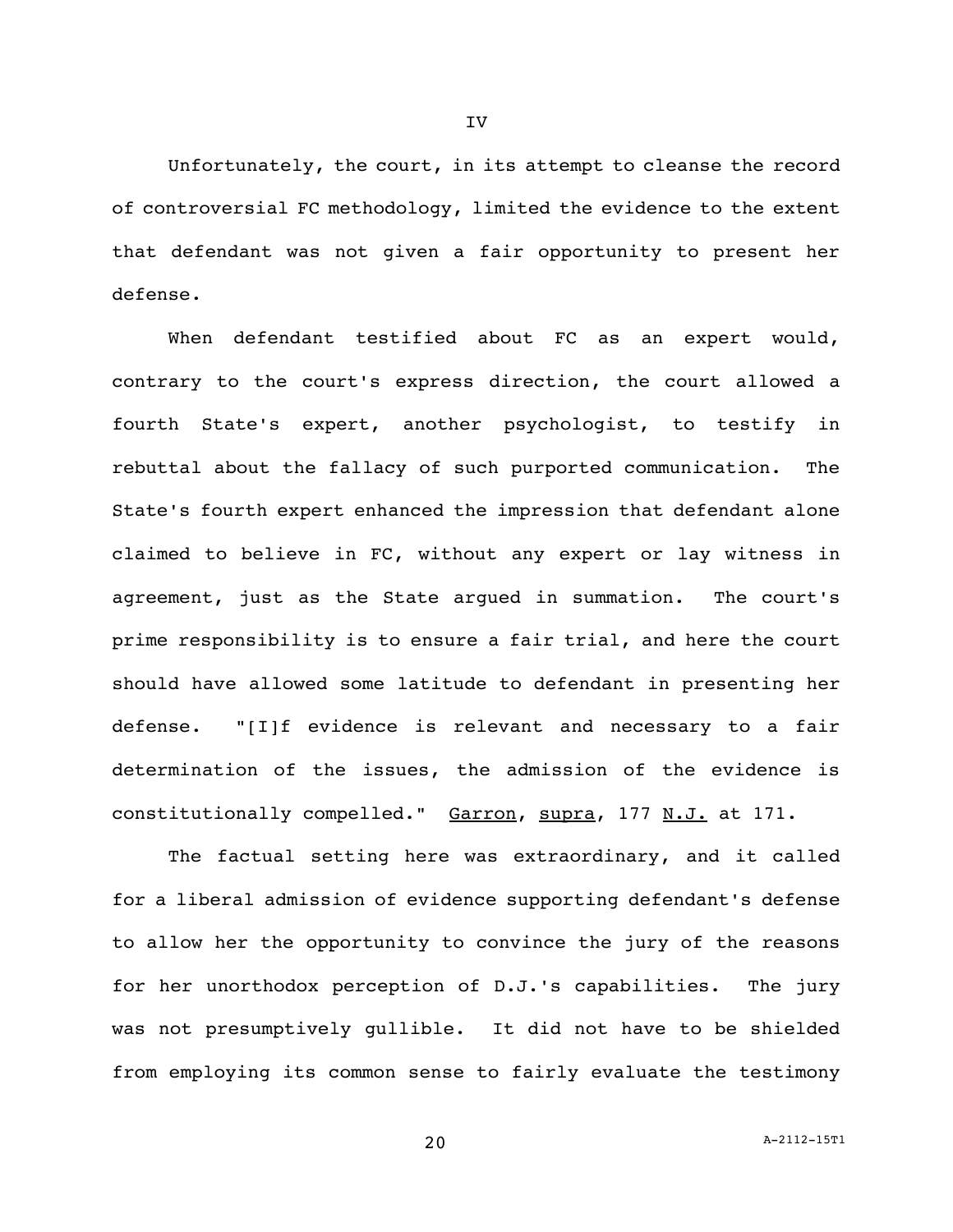from both sides.<sup>6</sup> See Cope, supra, 224 N.J. at 553. The court's observations of Dr. Crossley's videotaped evaluation were no better than the jury's observations would have been. Without objection, the State displayed D.J. to the jury, presumably so it could better understand the extent of his disabilities. Reviewing the videotape, or at least the portions of it Dr. Crossley testified did not involve FC, would have been a better way to allow the jury to assess D.J.'s communicative skills.

In conclusion, based on our careful consideration of the trial record, we are persuaded that due to cumulative error, defendant did not receive a fair trial. State v. Weaver, 219 N.J. 131, 155 (2014). Defendant's remaining arguments, regarding the State's experts, are without sufficient merit to discuss in this opinion. R.  $2:11-3(e)(2)$ .

We thus reverse these convictions. When sentencing defendant, the court stated: "I find that the actions of the defendant are the perfect example of a predator preying on their prey." In an excess of caution, we remand for a new trial before a different judge. At the new trial, the court should allow Dr. Crossley to testify regarding her evaluation of D.J. and play the

 $6$  In making these observations, we do not intend to suggest our own view of the evidence. Our purpose is to emphasize that, regardless of a trial judge's view of the weight a party's evidence deserves, the judge should trust the jury to evaluate witness credibility and decide what weight to give each side's evidence.